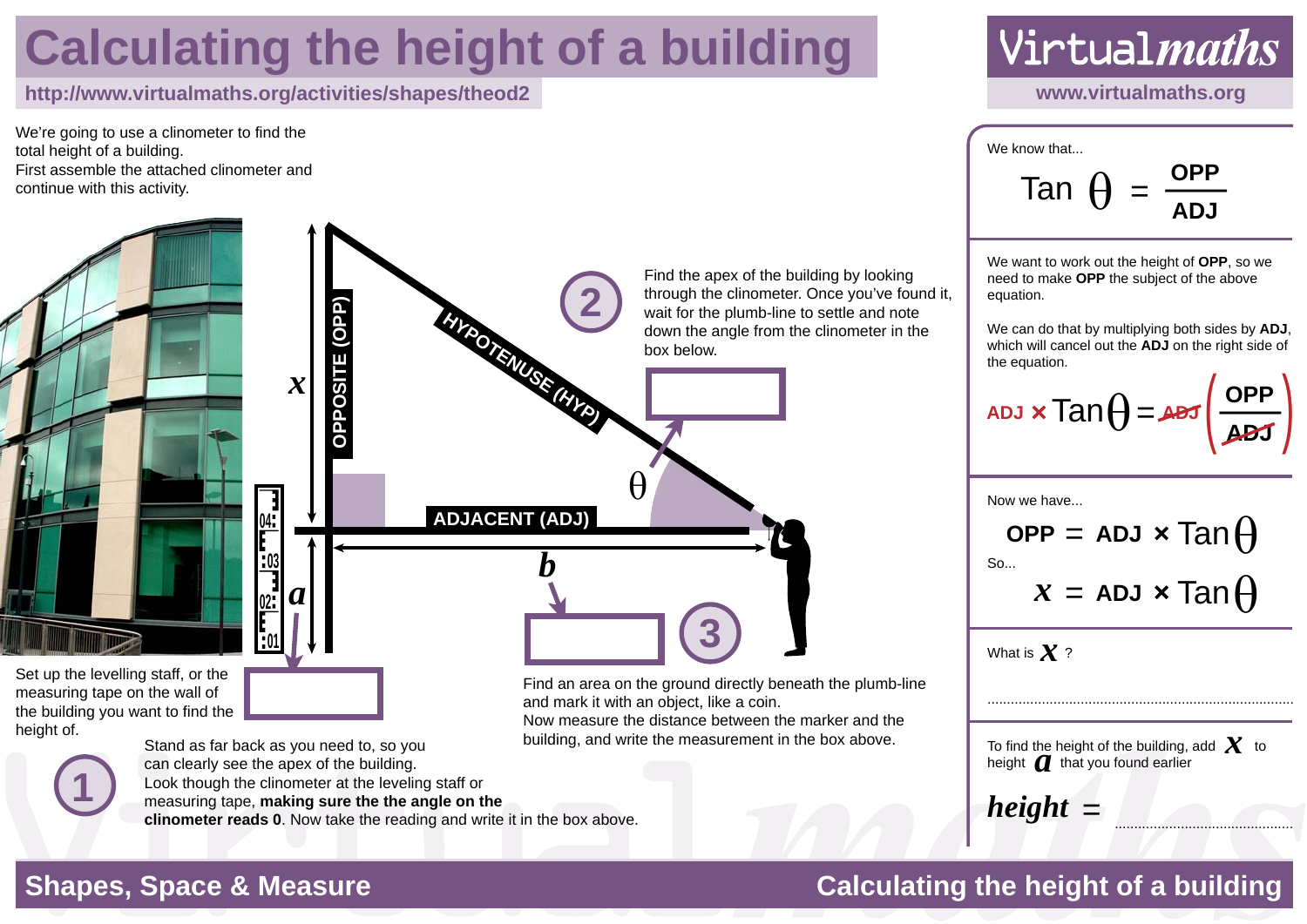# **Calculating the height of a building**

**http://www.virtualmaths.org/activities/shapes/theod2 www.virtualmaths.org**





**1**